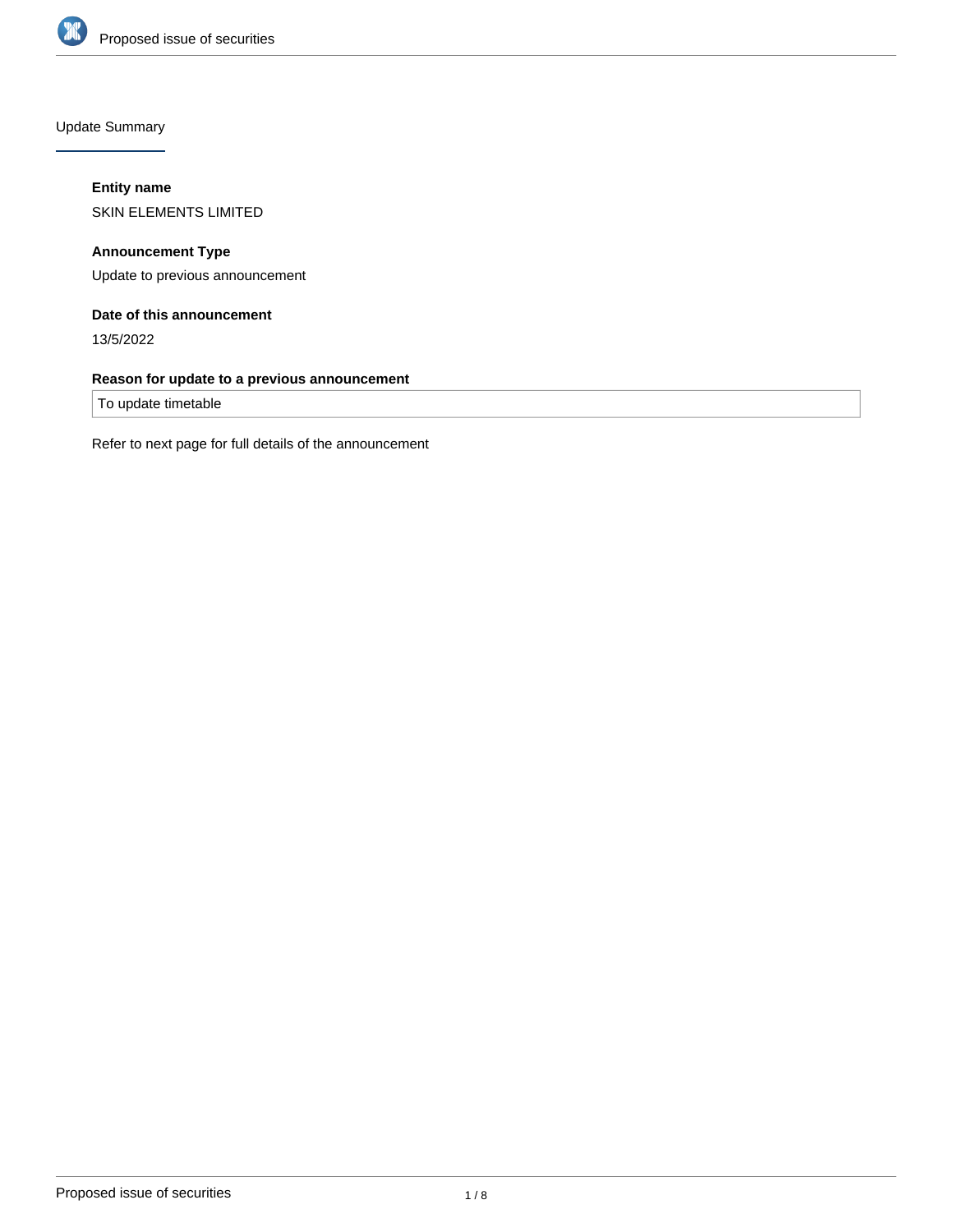

## Part 1 - Entity and announcement details

## **1.1 Name of +Entity**

SKIN ELEMENTS LIMITED

We (the entity named above) give ASX the following information about a proposed issue of +securities and, if ASX agrees to +quote any of the +securities (including any rights) on a +deferred settlement basis, we agree to the matters set out in Appendix 3B of the ASX Listing Rules.

If the +securities are being offered under a +disclosure document or +PDS and are intended to be quoted on ASX, we also apply for quotation of all of the +securities that may be issued under the +disclosure document or +PDS on the terms set out in Appendix 2A of the ASX Listing Rules (on the understanding that once the final number of +securities issued under the +disclosure document or +PDS is known, in accordance with Listing Rule 3.10.3C, we will complete and lodge with ASX an Appendix 2A online form notifying ASX of their issue and applying for their quotation).

#### **1.2 Registered Number Type**

**Registration Number**

ABN

90608047794

**1.3 ASX issuer code**

**SKN** 

**1.4 The announcement is**

Update/amendment to previous announcement

#### **1.4a Reason for update to a previous announcement**

To update timetable

# **1.4b Date of previous announcement to this update**

13/4/2022

# **1.5 Date of this announcement**

13/5/2022

**1.6 The Proposed issue is:**

A standard +pro rata issue (non-renounceable or renounceable)

## **1.6a The proposed standard +pro rata issue is:**

 $E + Non-renounceable$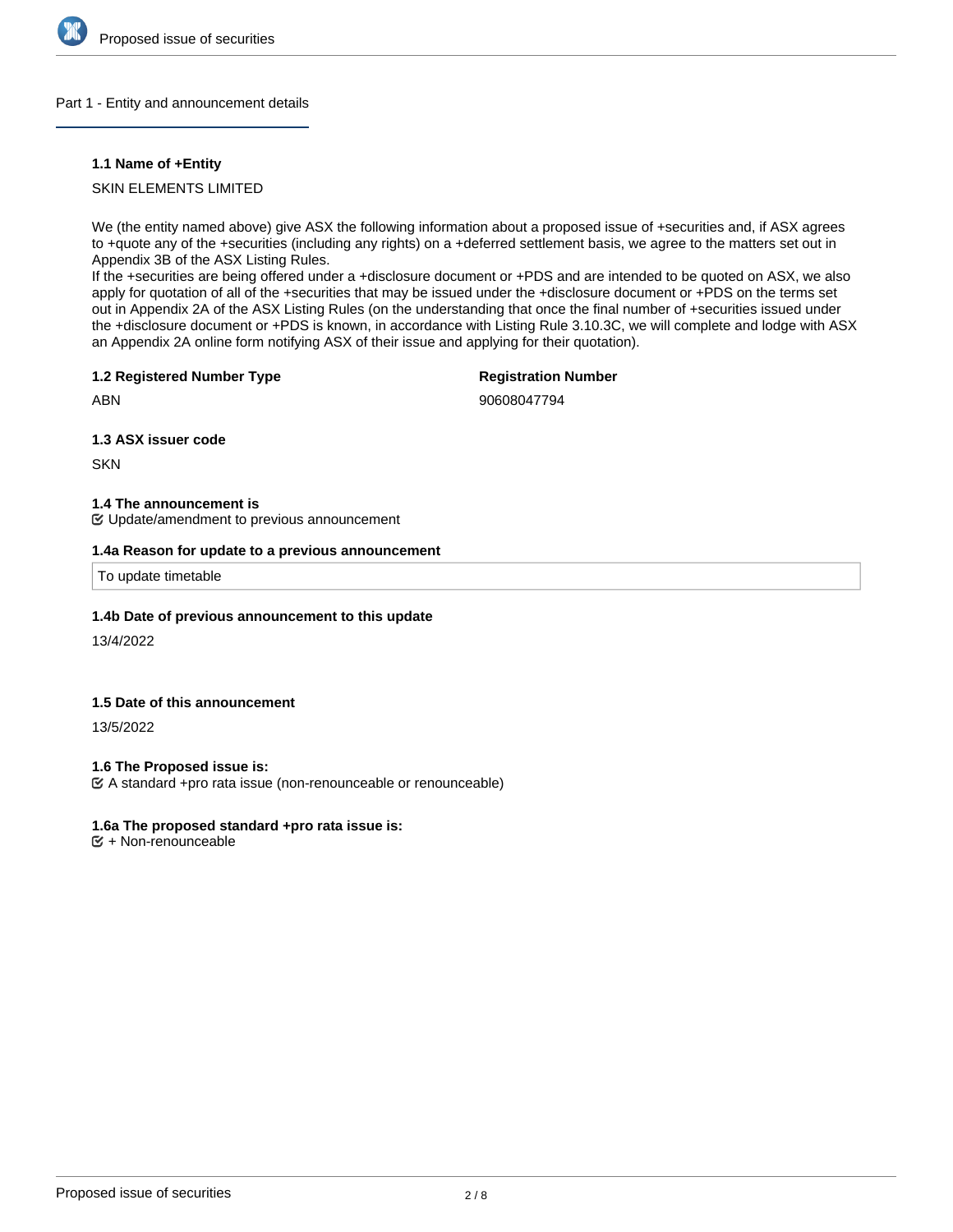

Part 3 - Details of proposed entitlement offer issue

Part 3A - Conditions

**3A.1 Do any external approvals need to be obtained or other conditions satisfied before the entitlement offer can proceed on an unconditional basis?**

No

Part 3B - Offer details

**Class or classes of +securities that will participate in the proposed issue and class or classes of +securities proposed to be issued**

**ASX +security code and description**

SKN : ORDINARY FULLY PAID

**Is the proposed security a 'New class' (+securities in a class that is not yet quoted or recorded by ASX) or an 'Existing class' (additional securities in a class that is already quoted or recorded by ASX)?** Existing class

**Will the proposed issue of this +security include an offer of attaching +securities?**  $C$  Yes  $C$  No

**If the entity has quoted company options, do the terms entitle option holders to participate on exercise?**

Details of +securities proposed to be issued

## **ASX +security code and description**

SKN : ORDINARY FULLY PAID

**ISIN Code (if Issuer is a foreign company and +securities are non CDIs)**

**ISIN Code for the entitlement or right to participate in a non-renounceable issue (if Issuer is foreign company and +securities are non CDIs)**

**Offer ratio (ratio to existing holdings at which the proposed +securities will be issued)**

**The quantity of additional +securities For a given quantity of +securities to be issued** 1 **held** 15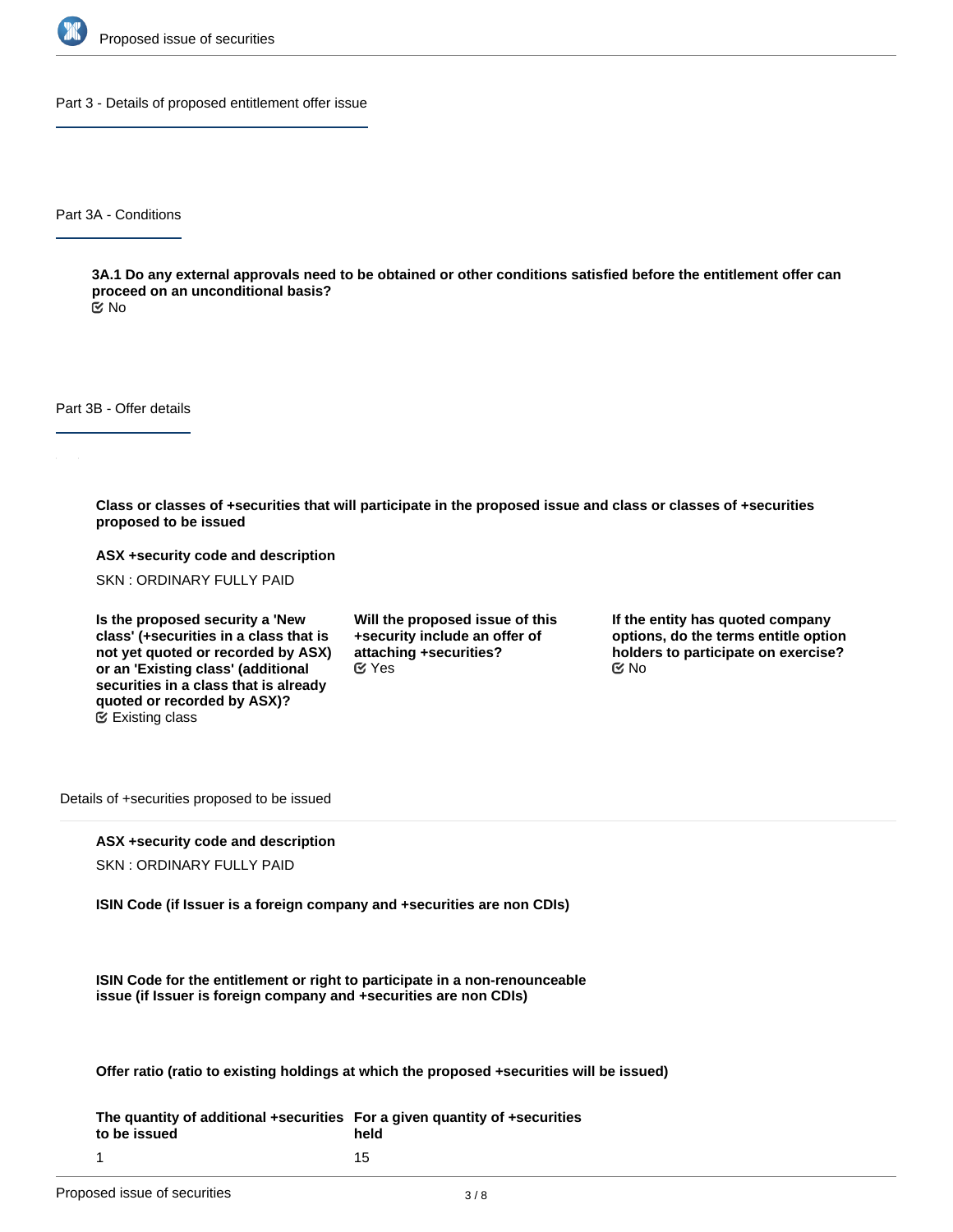| What will be done with fractional<br>entitlements? | Maximum number of +securities<br>proposed to be issued (subject to<br>rounding) |
|----------------------------------------------------|---------------------------------------------------------------------------------|
| Fractions rounded up to the next                   | 25.298.484                                                                      |
| whole number                                       |                                                                                 |

**Offer price details for retail security holders**

| In what currency will the offer be | What is the offer price per +security |
|------------------------------------|---------------------------------------|
| made?                              | for the retail offer?                 |
| AUD - Australian Dollar            | AUD 0.08000                           |

#### **Oversubscription & Scale back details**

#### **Will individual +security holders be permitted to apply for more than their entitlement (i.e. to over-subscribe)?** Yes

#### **Describe the limits on over-subscription**

At the absolute discretion of Directors if there is a Shortfall, the Company will allocate Shortfall Shares According to the following priority:

(a) Shortfall Shares may be allocated to any Eligible Shareholders who apply for Shortfall Shares under the Shortfall Offer. (b) If following the allocation in paragraph (a), there remains a Shortfall, those unallocated Shortfall Shares will then be allocated to other investors who apply under the Shortfall Offer

**Will a scale back be applied if the offer is over-subscribed?** Yes

## **Describe the scale back arrangements**

In relation to the Shortfall Offer, the Company reserves the right to issue to an Applicant a lesser number of Shortfall Shares than the number applied for, reject an Application or not proceed with the issuing of the Shortfall Shares or part thereof. if the number of Shortfall Shares issued is less than the number applied for, surplus Application Monies will be refunded in full. Interest will not be paid on Application Monies refunded.

#### **Will these +securities rank equally in all respects from their issue date with the existing issued +securities in that class?** Yes

Attaching +Security

**Is the proposed attaching security a 'New class' (+securities in a class that is not yet quoted or recorded by ASX) or an 'Existing class' (additional +securities in a class that is already quoted or recorded by ASX)?** New class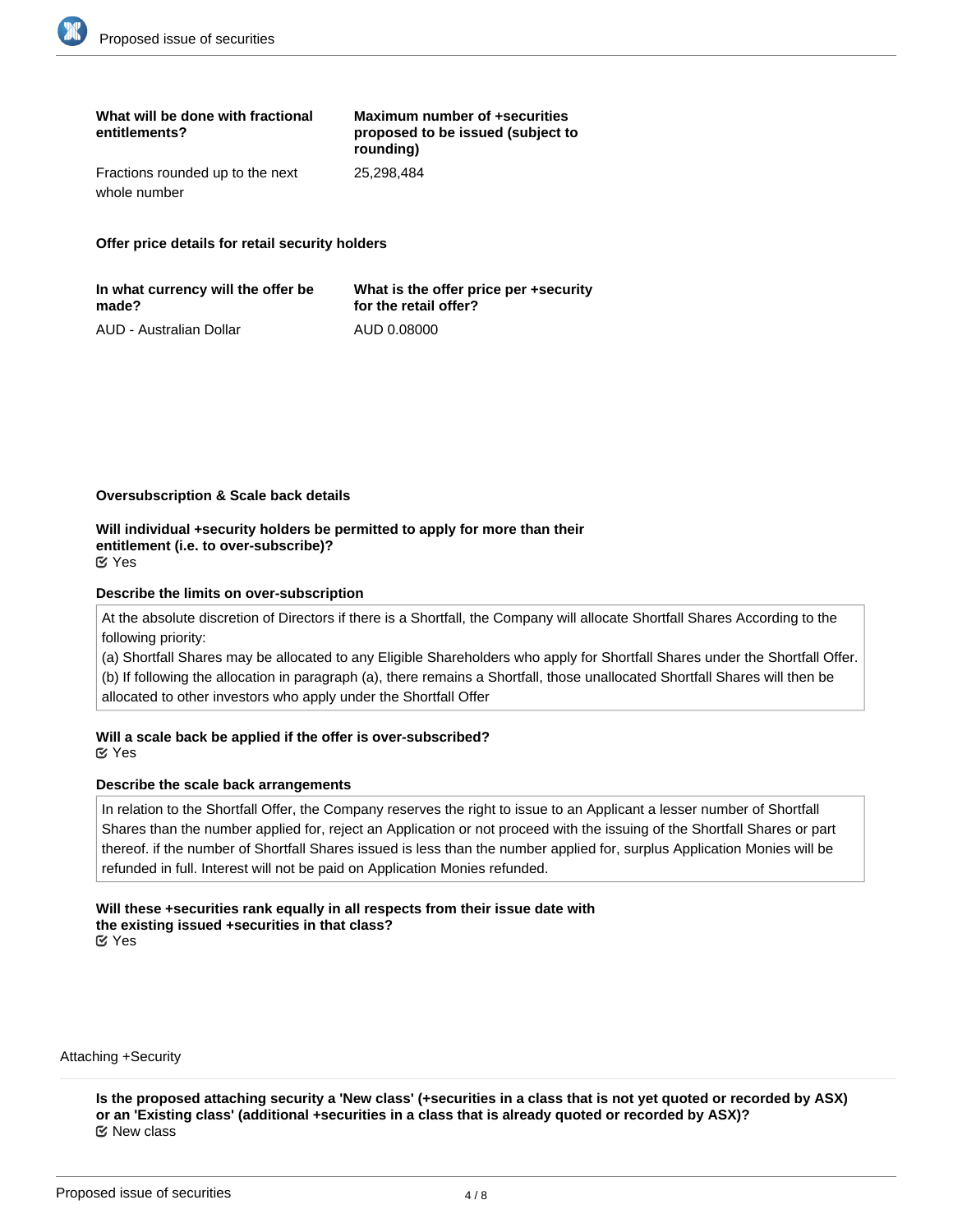

Attaching +Security - New class (+securities in a class that is not yet quoted or recorded by ASX)

| Details of attaching +securities proposed to be issued                                                                                           |                                                                                                                                          |  |
|--------------------------------------------------------------------------------------------------------------------------------------------------|------------------------------------------------------------------------------------------------------------------------------------------|--|
| ISIN Code (if Issuer is a foreign company and +securities are non CDIs)                                                                          |                                                                                                                                          |  |
|                                                                                                                                                  |                                                                                                                                          |  |
| ISIN Code for the entitlement or right to participate in a non-renounceable issue (if Issuer is<br>foreign company and +securities are non CDIs) |                                                                                                                                          |  |
|                                                                                                                                                  |                                                                                                                                          |  |
| of the proposed +securities are appropriate and                                                                                                  | Have you received confirmation from ASX that the terms Will the entity be seeking quotation of the 'new' class of<br>+securities on ASX? |  |
| equitable under listing rule 6.1?<br>$\mathfrak{C}$ Yes                                                                                          | $\mathfrak{C}$ Yes                                                                                                                       |  |
| ASX +security code                                                                                                                               | +Security description                                                                                                                    |  |
| New class-code to be confirmed                                                                                                                   | Listed options exercisable at \$0.10 expiry 15 March 2024                                                                                |  |
| +Security type                                                                                                                                   |                                                                                                                                          |  |
| Options                                                                                                                                          |                                                                                                                                          |  |
| Offer ratio (ratio of attaching securities at which the new +securities will be issued)                                                          |                                                                                                                                          |  |
| The quantity of attaching +securities to be issued                                                                                               | For a given quantity of the new +securities issued                                                                                       |  |
| 1                                                                                                                                                | 2                                                                                                                                        |  |
|                                                                                                                                                  |                                                                                                                                          |  |
| What will be done with fractional entitlements?<br>Fractions rounded up to the next whole number                                                 | Maximum number of +securities proposed to be issued<br>(subject to rounding)                                                             |  |
|                                                                                                                                                  | 12,649,242                                                                                                                               |  |
| Offer price details for retail security holders                                                                                                  |                                                                                                                                          |  |
| In what currency will the offer be made?                                                                                                         | What is the offer price per +security for the retail offer?                                                                              |  |
| AUD - Australian Dollar                                                                                                                          | AUD 0.00000                                                                                                                              |  |
|                                                                                                                                                  |                                                                                                                                          |  |
|                                                                                                                                                  |                                                                                                                                          |  |

# **Oversubscription & Scale back details**

**Will individual +security holders be permitted to apply for more than their entitlement (i.e. to over-subscribe)?** Yes

# **Describe the limits on over-subscription**

At the absolute discretion of Directors if there is a Shortfall, the Company will allocate Shortfall Shares According to the following priority: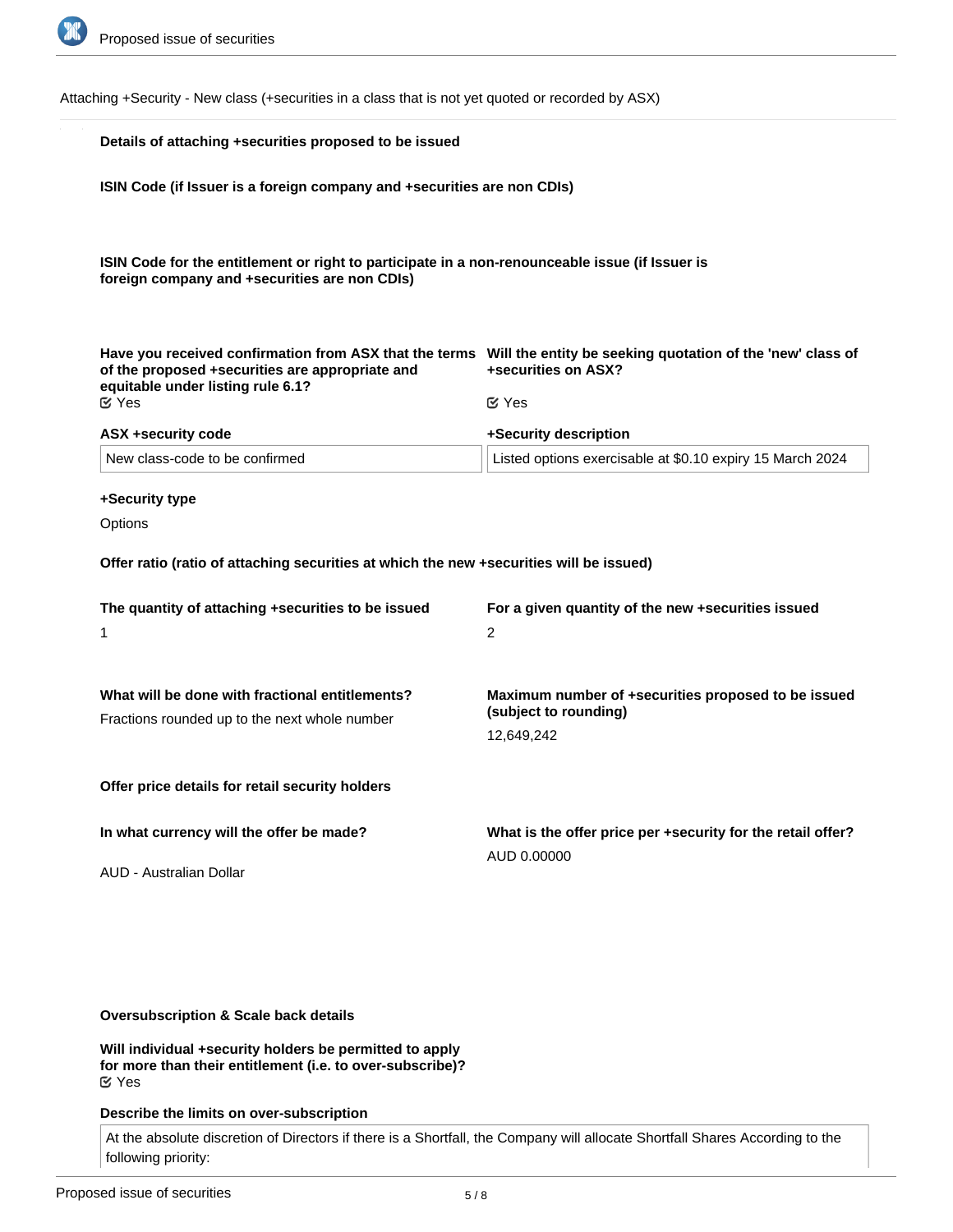

(a) Shortfall Shares may be allocated to any Eligible Shareholders who apply for Shortfall Shares under the Shortfall Offer. (b) If following the allocation in paragraph (a), there remains a Shortfall, those unallocated Shortfall Shares will then be allocated to other investors who apply under the Shortfall Offer

**Will a scale back be applied if the offer is over-subscribed?** Yes

#### **Describe the scale back arrangements**

In relation to the Shortfall Offer, the Company reserves the right to issue to an Applicant a lesser number of Shortfall Shares than the number applied for, reject an Application or not proceed with the issuing of the Shortfall Shares or part thereof. if the number of Shortfall Shares issued is less than the number applied for, surplus Application Monies will be refunded in full. Interest will not be paid on Application Monies refunded.

**Will all the +securities issued in this class rank equally in all respects from their issue date?** Yes

Options details

**+Security currency** AUD - Australian Dollar

**Exercise price** AUD 0.1000 **Expiry date** 15/3/2024

**Details of the type of +security that will be issued if the option is exercised**

SKN : ORDINARY FULLY PAID

**Number of securities that will be issued if the option is exercised**

one fully paid ordinary share (ASX:SKN)

**Please provide a URL link for a document lodged with ASX setting out the material terms of the +securities proposed to be issued or provide the information by separate announcement.**

[www.skinelementslimited.com/i](http://www.skinelementslimited.com/)nvestors

Part 3C - Timetable

**3C.1 +Record date**

15/6/2022

**3C.2 Ex date** 14/6/2022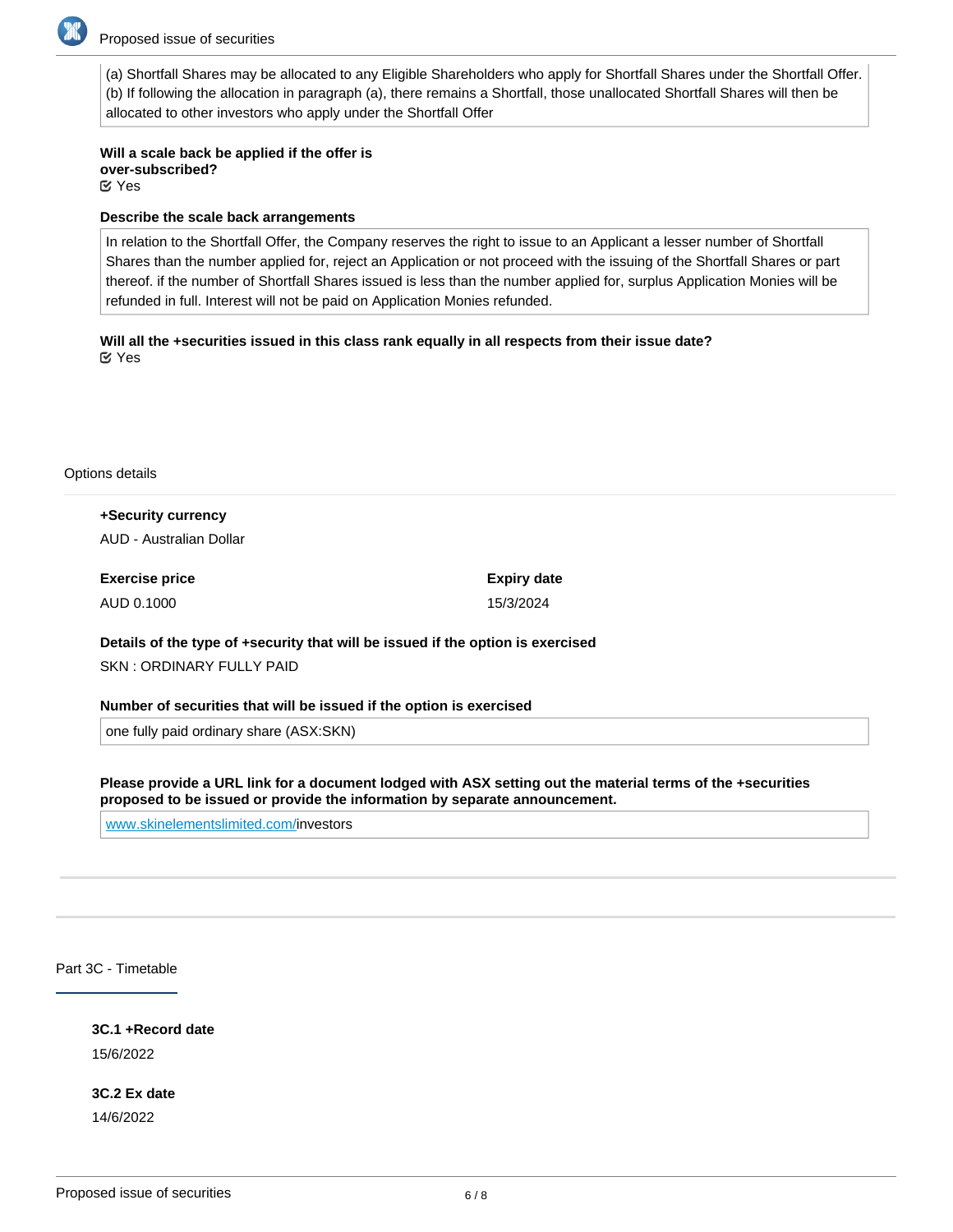

# **3C.4 Record date**

15/6/2022

**3C.5 Date on which offer documents will be sent to +security holders entitled to participate in the +pro rata issue**

20/6/2022

**3C.6 Offer closing date**

15/7/2022

**3C.7 Last day to extend the offer closing date**

12/7/2022

**3C.9 Trading in new +securities commences on a deferred settlement basis** 18/7/2022

**3C.11 +Issue date and last day for entity to announce results of +pro rata issue**

22/7/2022

**3C.12 Date trading starts on a normal T+2 basis**

25/7/2022

**3C.13 First settlement date of trades conducted on a +deferred settlement basis and on a normal T+2 basis**

27/7/2022

Part 3E - Fees and expenses

**3E.1 Will there be a lead manager or broker to the proposed offer?** No

**3E.2 Is the proposed offer to be underwritten?** No

**3E.3 Will brokers who lodge acceptances or renunciations on behalf of eligible +security holders be paid a handling fee or commission?** No

**3E.4 Details of any other material fees or costs to be incurred by the entity in connection with the proposed offer**